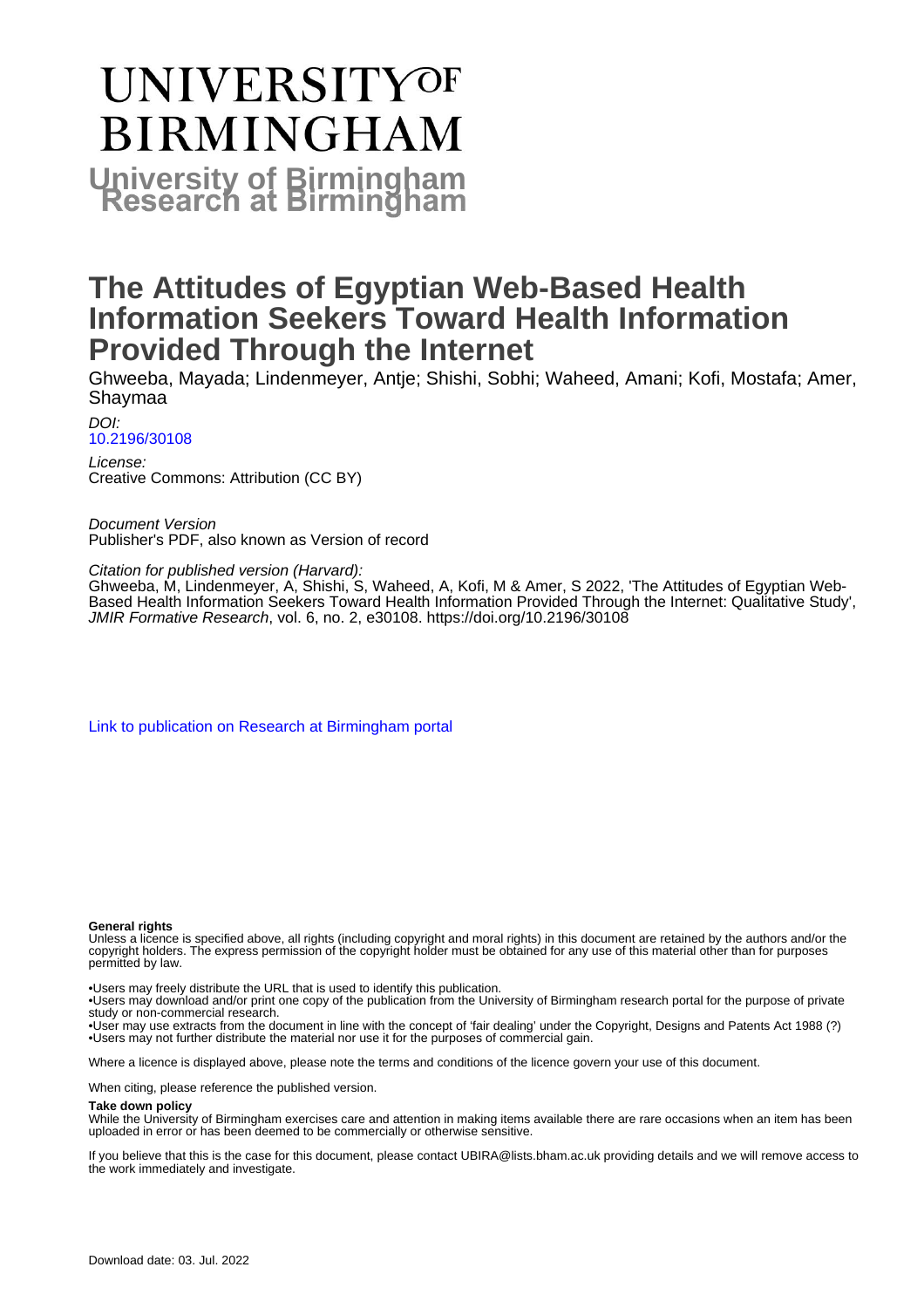#### Original Paper

# The Attitudes of Egyptian Web-Based Health Information Seekers Toward Health Information Provided Through the Internet: Qualitative Study

Mayada Ghweeba<sup>1,2</sup>, MD; Antje Lindenmeyer<sup>1</sup>, PhD; Sobhi Shishi<sup>2</sup>, MD; Amani Waheed<sup>2</sup>, MD; Mostafa Kofi<sup>2</sup>, MD; Shaymaa Amer<sup>2</sup>, MD

<sup>1</sup>Institute of Clinical Sciences, Birmingham, United Kingdom

 $2^2$ Community Medicine Department, Faculty of Medicine, Suez Canal University, Ismailia, Egypt

#### **Corresponding Author:**

Antje Lindenmeyer, PhD Institute of Clinical Sciences University of Birmingham Edgbaston Birmingham, B15 2TT United Kingdom Phone: 44 (0)121 414 5390 Email: [a.lindenmeyer@bham.ac.uk](mailto:a.lindenmeyer@bham.ac.uk)

# *Abstract*

**Background:** The internet has become an established source of health information for many Egyptian internet users. Understanding users' attitudes toward the benefits and limitations of web-based health information will explain the influence of this information on users' health-related behavior and decisions.

**Objective:** This qualitative study aims to understand the attitude of Egyptian internet users toward internet health information and to explore the impact of obtained health information on users' behavior and on their physician-patient relationship.

**Methods:** For this qualitative study, semistructured interviews were conducted with a total of 49 participants (41/49, 84% Egyptian internet users and 8/49, 16% physicians) who participated in focus groups or individual interviews. We used a thematic analysis approach to explain and demonstrate participants'views, thoughts, and experiences in using web-based health information.

**Results:** The internet has become an important source of health information in comparison with other health information sources and is the central theme that has emerged across the thematic analysis. The attitude toward the use of internet health was classified into three main themes: feeling toward web-based health information (with subthemes: favoring, disliking, neutral, or having ambivalence feelings), motivators to seek internet health information, and behavioral changes using internet health information (subthemes: confidence, satisfaction, and improved knowledge). Themes that emerged from physicians' interviews included the accessibility of the internet health information, good communication, and coordination of care between patients and their physicians, and the active engagement of patients with their management plan.

**Conclusions:** The internet has become an essential source of health information for Egyptian adults. Internet health information can improve the patient-physician relationship, especially when users discuss the obtained health information with their physician. Internet health information provided seekers with social support and self-confidence when making health decisions.

*(JMIR Form Res 2022;6(2):e30108)* doi: [10.2196/30108](http://dx.doi.org/10.2196/30108)

#### **KEYWORDS**

[XSL](http://www.w3.org/Style/XSL)•FO **[RenderX](http://www.renderx.com/)**

Egyptian internet users; online health information; doctor–patient relationship

# *Introduction*

Searching for online health information (OHI) has become one of the most popular web-based activities among Egyptians [[1,](#page-9-0)[2\]](#page-9-1). However, the use of OHI in developed countries is greater than that in low or middle socioeconomic populations [\[3\]](#page-9-2). Traditional

modes of health information such as asking local experts or seeking mass media still play pivotal roles in disseminating health information for many health information seekers in developing countries [[4\]](#page-9-3). In Egypt, previous studies have found that women with higher educational achievement, with the presence of children in the household and having chronic health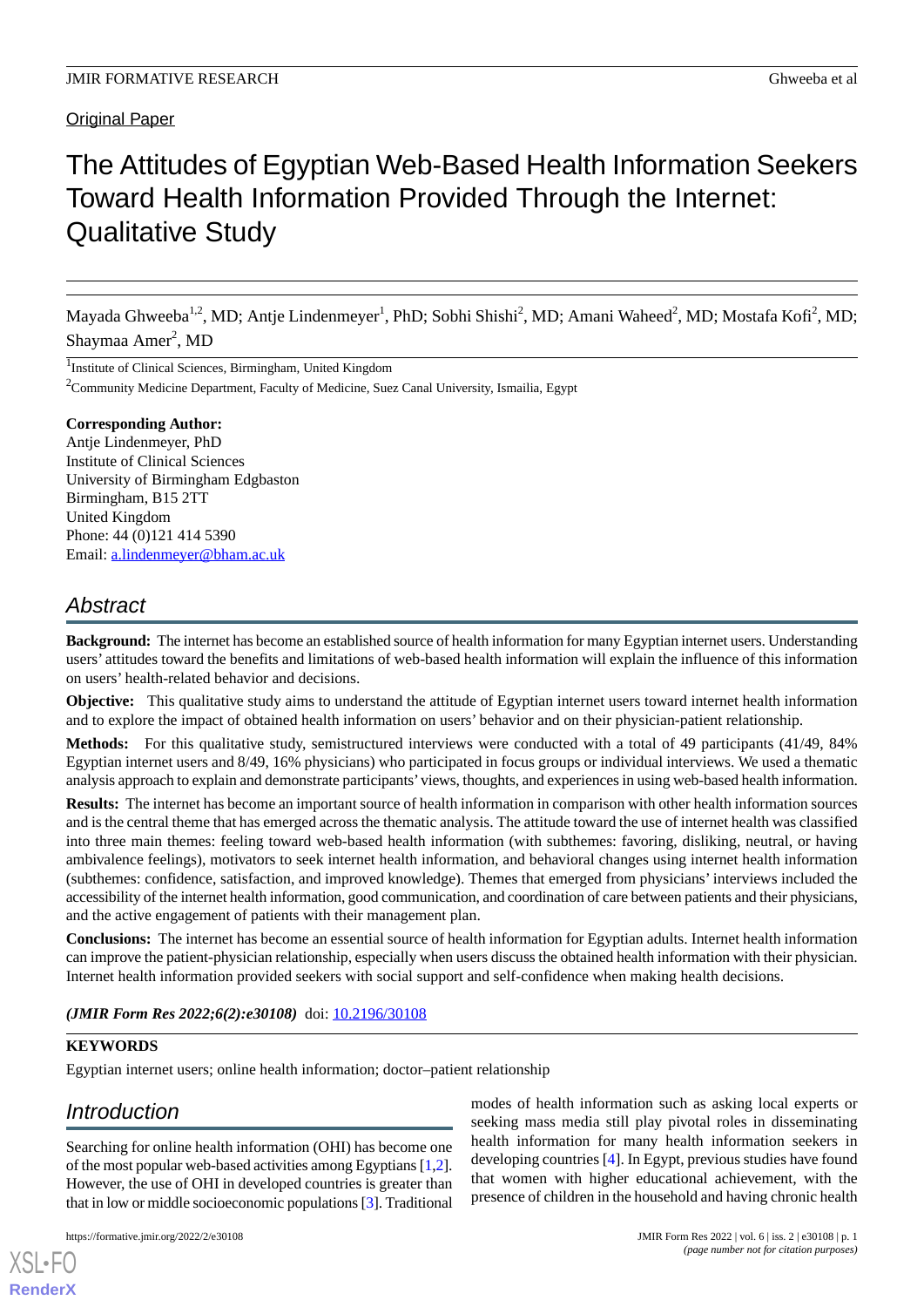conditions were more likely to search for health information on the internet [[5\]](#page-9-4).

The internet provides a wide range of health topics from healthy eating and fitness to information about self-management of chronic health problems [\[6](#page-9-5),[7\]](#page-9-6). The internet presents medical information through a variety of mediums including websites, listservs, online support groups, chat rooms, instant messaging, and emails [\[8](#page-10-0)]. In addition, the internet serves as a medium for users to interact frequently with health care professionals, access health information on the web, and participate in online support groups [[3,](#page-9-2)[7](#page-9-6)].

The accessibility and convenience of the OHI motivate users to search for health information through the internet [\[9](#page-10-1),[10\]](#page-10-2). Moreover, OHI has enabled users to find support from people with similar health problems, which had a substantial impact on their physical and psychological well-being. The availability of OHI is known to empower patients toward healthier behavior changes, become active collaborators in their health decisions, and become more adherent to their treatment [\[11](#page-10-3)]. Nevertheless, many concerns have been raised about using the OHI, such as the quality, completeness, and accuracy of OHI, especially in the Arabic language, which is difficult to ascertain by OHI users [[2,](#page-9-1)[12\]](#page-10-4). Previous studies have found a direct relationship between OHI seeking and health literacy [\[13](#page-10-5)]. They found that OHI seekers should have a minimal level of health literacy and guidance to be able to review and evaluate the quality of the available health information on the internet, particularly in the absence of proper communication with their physician [\[14](#page-10-6),[15\]](#page-10-7).

In Egypt, the need for affordable, accessible, and quality health information source is growing in accordance with the growth of the Egyptian population. Although the internet has become an important source of health information for many internet users, little information is available about Egyptians' OHI-seeking behavior. In this study, we used a qualitative method to understand how and why people seek OHI and explore the influence of this information on users'behavior and their relationship with their physicians. The qualitative approach allowed for in-depth insights into the participants' experiences, behavior, and feelings associated with health-seeking behaviors to better recognize their needs and identify the required improvements in the area of internet health information quality and availability [[16\]](#page-10-8).

## *Methods*

#### **Ethical Approval, Study Design, and Participants**

Participants of this qualitative study were drawn from Egyptian internet users who participated in our previous cross-sectional study to identify the personal characteristics of Egyptian OHI seekers [\[1](#page-9-0)]. The inclusion criteria for the study were being Egyptian, aged ≥18 years, living in Egypt at the time of the study, and previously used the internet to search for health information for themselves or others. A total of 49 participants (41/49, 84% Egyptian internet users and 8/49, 16% physicians) participated in 9 focus group discussions (FGDs) and 11 individual interviews. The 8 physicians who participated in this study were purposively selected from physicians who had at

least 1 year of cumulative experience of providing OHI through different health information websites. They all received a summary of the study objectives and an explanation of the qualitative study procedures. The FGDs were held at different community locations convenient to the participants; participants' travel expenses were reimbursed. The 11 interviews, including physicians' interviews, were conducted through telecommunications apps such as Skype or phone calls.

Consent was obtained from all participants before the FGD and the interviews commenced; participants were reassured that their data would be anonymized. They had the option to choose a nickname to be used during the interviews and data analysis. At the beginning of the FGD and the interviews, participants were asked to complete a brief questionnaire that included demographic information (age, gender, marital status, level of education, current occupation, and self-assessed general health status) and questions about health information-seeking methods such as their preferred source of health information and the frequency of seeking OHI.

Semistructured interviews with open-ended questions were conducted to allow the participants to explain and demonstrate their views, thoughts, and experiences in their own words. We used 2 interview topic guides, one for internet users and another for physicians, which were revised iteratively, allowing for further exploration of new issues raised [[10\]](#page-10-2). The interview guides started with a warm-up question about participants' perception of the common health topics people are looking for on the internet. The interview guide included questions about the frequency of OHI seeking, influence of web-based interaction with others who have similar health concerns, personal reasons that encourage or prevent them from seeking OHI, perceived impact of OHI-seeking activities on the relationship with their physicians, and how they personally assessed the quality and reliability of health information on the internet. Similarly, the physicians' interview started with a demographic questionnaire about their gender, years in practice, their medical specialty, and any health information website they used, followed by open-ended questions to obtain insights from their experience of the benefits and challenges of OHI, OHI seekers'motives and challenges, and how OHI might affect the physician-patient relationship. Probes were used according to the interview topic guides when the participants' narratives ended or deviated significantly from the topic of interest.

The duration of the FGDs ranged between 56 and 82 (mean 68.7, SD 7.5) minutes, and the range for the interviews was 22 and 46 (mean 34.3, SD 7.1) minutes.

The main data sources were the transcribed audio-recorded interviews, the notes summary collected in each interview, and the questionnaire form used at the beginning of the interviews.

Ethical approval for the study was obtained from the Medical Research Ethics Committee of the Faculty of Medicine at Suez Canal University and granted approval for conducting this study on January 8, 2017 (approval #2298).

#### **Analysis**

Questionnaire results were analyzed to provide descriptive statistics for the demographic characteristics and general use of

 $XS$  $\cdot$ FC **[RenderX](http://www.renderx.com/)**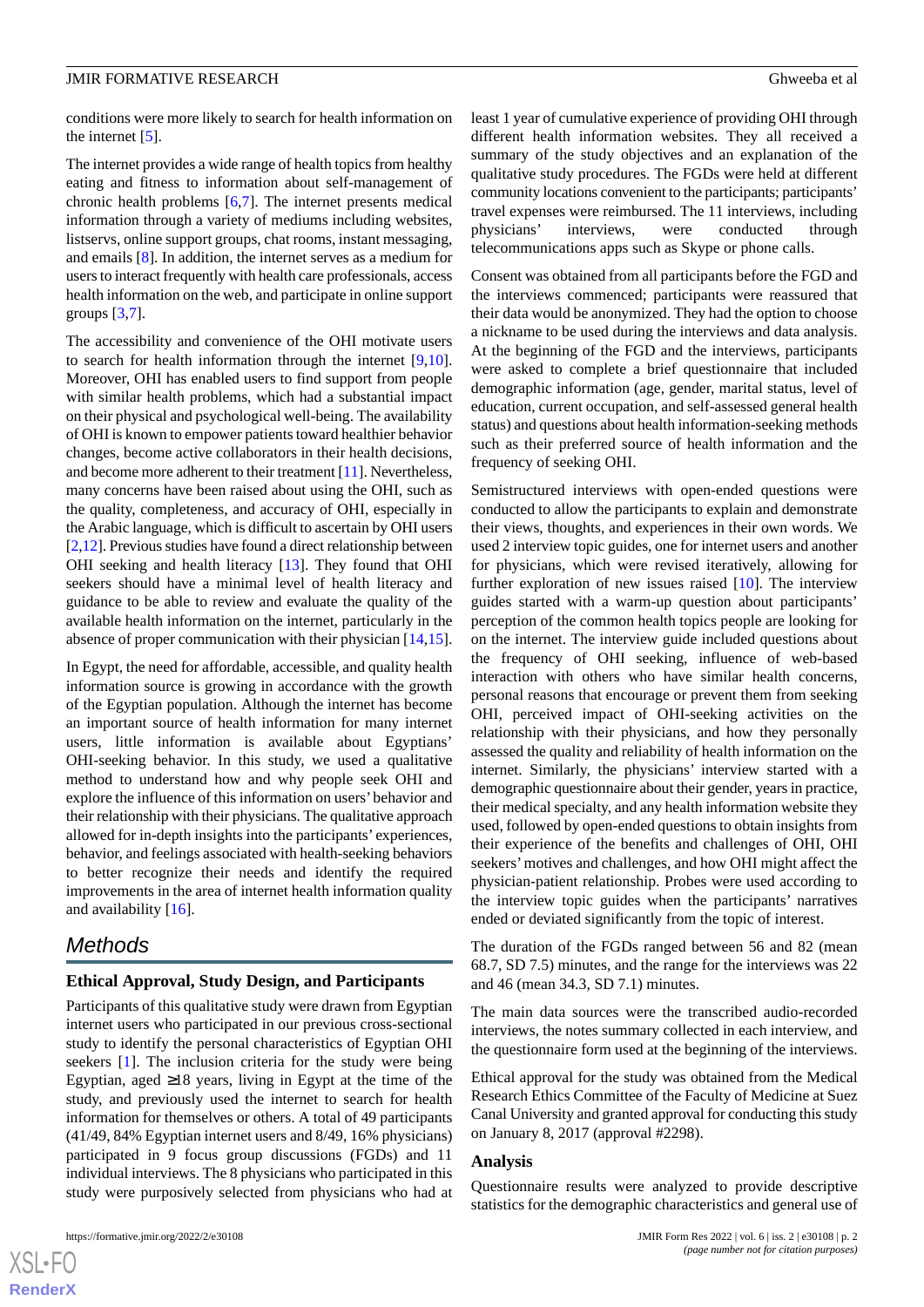OHI. Data were analyzed using SPSS Statistics (version 25, IBM Corp) predictive analytics software. Qualitative data were managed and analyzed manually using a thematic analysis approach [\[16](#page-10-8)]. The first stage involved translation into English, which included cultural and interpretive insights, and then transcription of all the recorded interviews. Transcripts and notes were read repeatedly to focus on preserving as much detail as possible. The transcripts were then systematically coded. The initial codes were sorted into themes and subthemes, and then these themes were re-evaluated (merged, deleted, or refined) to ensure that each theme had sufficient supporting data and the data cohered meaningfully. The data were then displayed in a graphic format to organize the data and show connections between different themes [\[17](#page-10-9)].

# *Results*

#### **Overview**

As previously outlined, a total of 49 participants (41/49, 84% Egyptian OHI seekers and 8/49, 16% physicians) took part in the study. The demographic characteristics of the OHI seekers are shown in [Table 1](#page-4-0). The age of the OHI seekers ranged between 19 and 57 years, with a mean age of 36.3 years. [Table](#page-4-0)

[1](#page-4-0) shows that 63% (26/41) of the OHI seekers were women and 73% (30/41) participants had a university degree. Most of the OHI seekers had health insurance coverage (28/41, 68%), and 17% (7/41) participants had chronic health conditions. Nearly half of the OHI seekers (21/41, 51%) rated their general health status as good.

Regarding the physicians who participated in this study  $(n=8)$ , 5 (63%) participants were men and 4 (50%) participants had more than 10 years of medical practice, whereas most of the participants had 1 to 2 years of experience in providing OHI through health websites [\(Table 2\)](#page-5-0).

Analysis of the qualitative data showed that *the use of the internet as a source of health information has grown in comparison to other health information sources* has emerged as a central or main theme across all the interviews. We used a graphic framework to summarize our findings into three major themes: participants' feelings, OHI-seeking behavior, and the influence of OHI on users' health and their relationship with their physicians ([Figure 1\)](#page-5-1). Although each theme was presented and expanded separately, they were often linked to each other owing to the complexity of the research topic. The extracts were cited to illustrate the range of participants' responses for each theme.

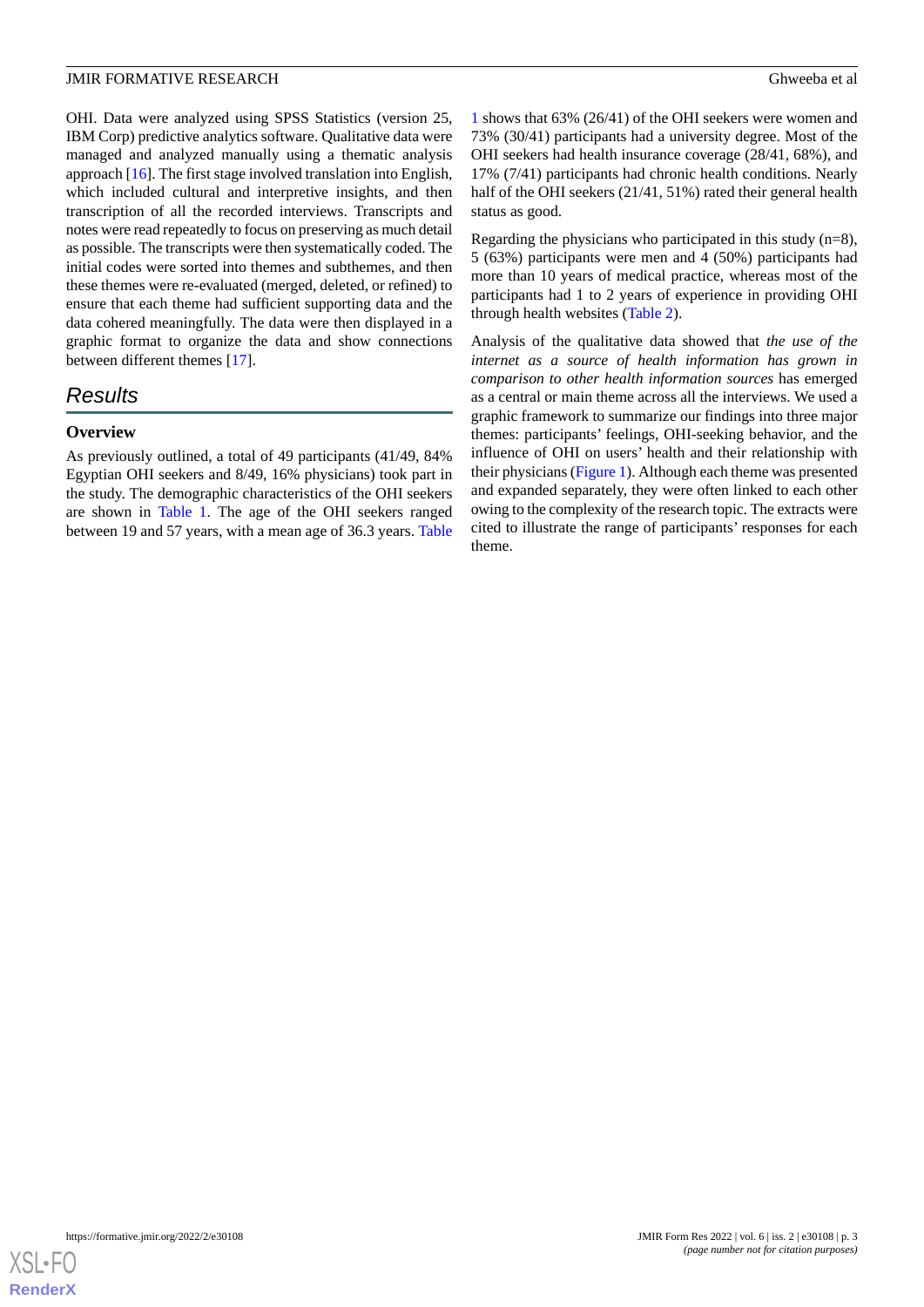<span id="page-4-0"></span>**Table 1.** Demographic and internet use information of the online health information seekers (n=41 internet users).

| Sociodemographic characteristics                                | Value, n (%) |
|-----------------------------------------------------------------|--------------|
| Age (years)                                                     |              |
| 15-34                                                           | 17(41)       |
| 35-49                                                           | 18 (44)      |
| $\geq 50$                                                       | 6(15)        |
| Gender                                                          |              |
| Male                                                            | 15(37)       |
| Female                                                          | 26(63)       |
| Level of education                                              |              |
| University student                                              | 7(17)        |
| University graduate                                             | 30(73)       |
| Postgraduate degree                                             | 4(10)        |
| Social status                                                   |              |
| Never married before                                            | 9(22)        |
| Married                                                         | 28 (68)      |
| Divorced, widow, or widower                                     | 4(10)        |
| <b>Employment</b>                                               |              |
| Employed                                                        | 20(49)       |
| Unemployed <sup>a</sup>                                         | 14(34)       |
| Student                                                         | 7(17)        |
| Self-reported general health status                             |              |
| Excellent or very good                                          | 21(51)       |
| Good or fair                                                    | 18(44)       |
| Poor                                                            | 2(5)         |
| Having a chronic health condition                               |              |
| $\mathop{\mathrm{Yes}}\nolimits^{\mathop{\mathrm{b}\nolimits}}$ | 7(17)        |
| ${\rm No}$                                                      | 34(83)       |
| Having health insurance coverage                                |              |
| Yes                                                             | 28 (68)      |
| No                                                              | 13 (32)      |

<sup>a</sup>Unemployed also included housewife or retired.

<sup>b</sup>Having one or more chronic health problem.

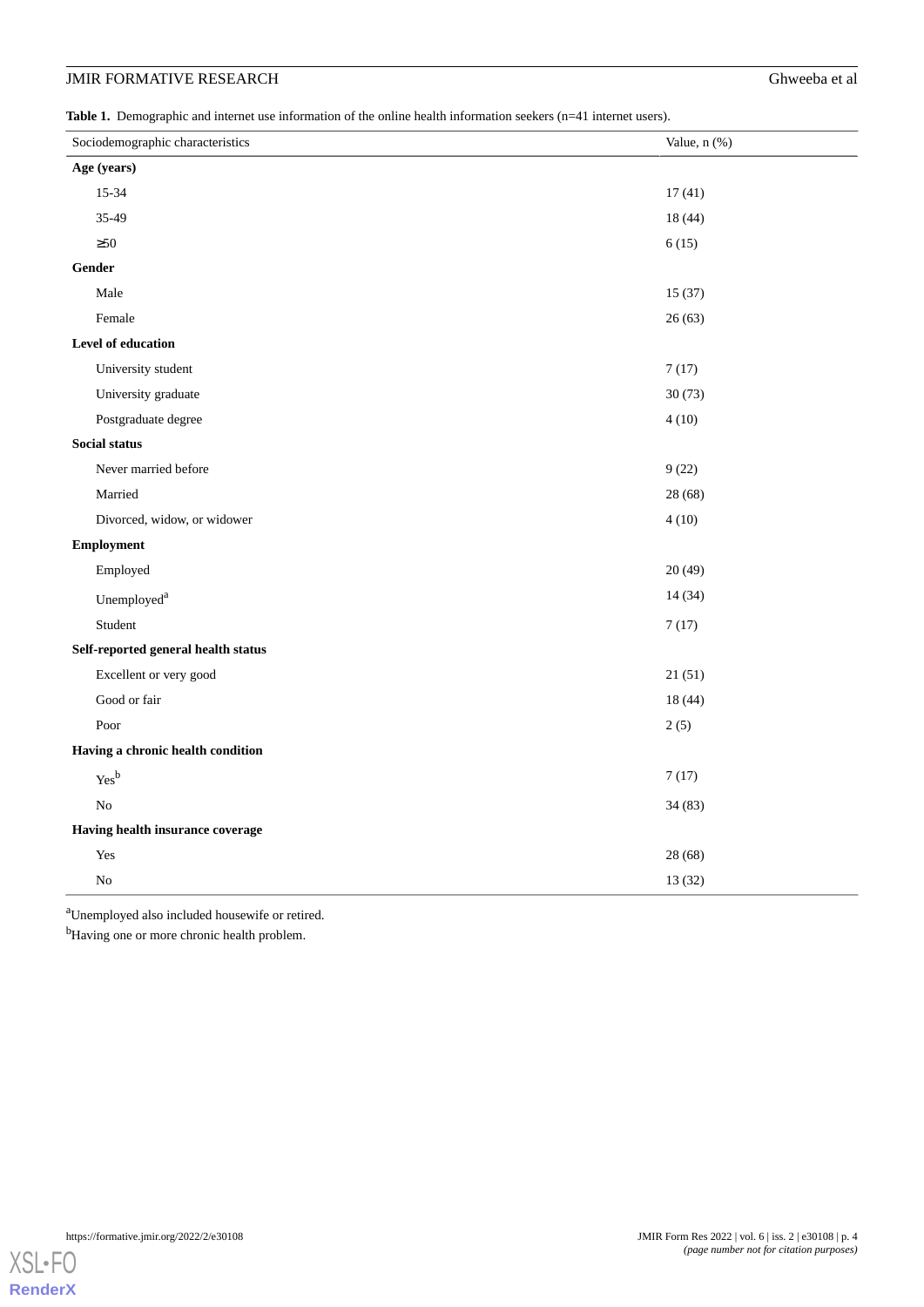<span id="page-5-0"></span>**Table 2.** Demographic characteristics of the physicians (n=8 physicians).

| Characteristics of the physicians              | Value, n (%) |
|------------------------------------------------|--------------|
| Gender                                         |              |
| Male                                           | 5(63)        |
| Female                                         | 3(37)        |
| Years in practice                              |              |
| $0 - 5$                                        | 2(25)        |
| $6 - 10$                                       | 2(25)        |
| >10                                            | 4(50)        |
| <b>Medical specialty</b>                       |              |
| Internal medicine                              | 4(50)        |
| Family medicine                                | 1(12.5)      |
| Surgery                                        | 2(25)        |
| Pediatrics                                     | 1(12.5)      |
| Years in working for OHI <sup>a</sup> websites |              |
| 1-2 years                                      | 4(50)        |
| 3-4 years                                      | 2(25)        |
| >4 years                                       | 2(25)        |

<span id="page-5-1"></span><sup>a</sup>OHI: online health information.

**Figure 1.** The attitude of Egyptian online health information seekers toward using internet health information. OHI: online health information; PHI: personal health information.



#### **Feelings Toward the Use of OHI**

Participants'feelings toward the use of OHI were classified into four themes: favoring, disliking, neutral, or having ambivalent feelings toward the use of the OHI.

Participants mentioned various reasons to favor the use of OHI. For instance, a female participant explained that OHI made her feel more comfortable when discussing sensitive topics about her health. She mentioned that she wished to avoid the predictable discomfort of face-to-face interactions with her physicians with potentially embarrassing health complaints. Another 38-year-old male participant added that the ability to hide his physical disability made him feel more self-assured and able to talk with others about his health concern confidently. He noted as follows:

*I can use the internet, and no one can see what is behind the screen. The good thing about it is that no one will know what you want to hide about yourself.*

A 42-year-old female participant noted as follows:

*I prefer the internet websites to discuss sensitive or personal things, and no one will know it is you. You can say what you want without embarrassing yourself in front of your doctor.*

In addition, participants mentioned that finding other people with similar health problems gave them a sense of reassurance as well as alleviating their stress and guiding them to make better health decisions.

A 27-year-old female participant noted as follows:

[XSL](http://www.w3.org/Style/XSL)•FO **[RenderX](http://www.renderx.com/)**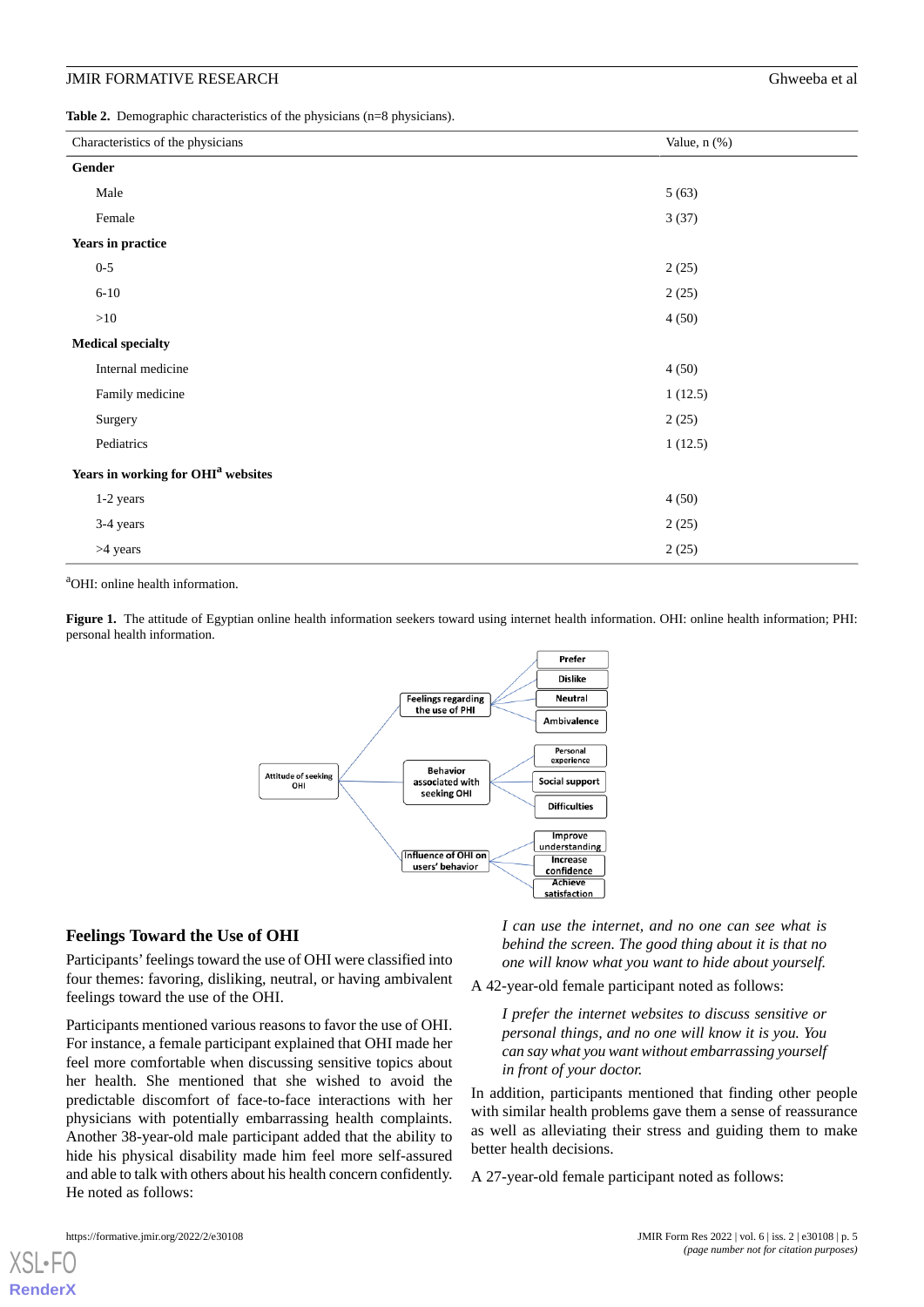*After we found out that my husband had cancer. I was shocked. I felt that my life was ended. I can't explain how the support I found on the internet health groups helped me to regain my strength again and be able to give him the help and care he needs.*

Another group of participants expressed their dislikes regarding the use of OHI. They explained that they felt uncomfortable using the internet, especially in front of younger people owing to their limited computer and internet skills. Many participants who were aged ≥55 years mentioned that they preferred to call their physician when they had any health concerns. When they could not reach a physician, they asked for assistance from a friend or a family member to find the OHI they needed. A 58-year-old female participant noted as follows:

*I feel that using the Internet is not for me. I am not very good at technology. That's why I save my time and ask one of my sons to find it for me...I found this more relaxing.*

Other participants expressed some concerns when posting their personal information on private health information websites, which may have commercial agendas. They believe that these websites would use their personal information to promote their products. A 36-year-old female participant noted as follows:

*Some health websites may have hidden aims to push you to a particular clinic or specific product they promote. You may find them claim to cure incurable diseases like Hepatitis C or AIDS.*

Another group of participants expressed a neutral feeling regarding the use of OHI. *A 47-year-old woman* explained that she sought health information from any available health information resource without preference:

*I understand that the health information on the internet is a good thing, but for me, I feel all other health information is similar.*

In this theme, many participants expressed positive feelings toward seeking OHI. They mentioned that OHI helped them feel confident and empowered to make decisions regarding their health. However, other participants linked their dislike of OHI to their limited health-related knowledge, limited internet skills, and a lack of trust.

#### **OHI Seeking Behavior**

In this theme, participants explained how their personal experience in accessing and using OHI influenced their behavior toward further use of the internet as a source of health information.

As previously outlined, many participants expressed their preference for using OHI because of its convenience and accessibility. They also mentioned that financial constraints or having a busy schedule encouraged them to prefer OHI in comparison to other, more traditional sources of health information.

A 34-year-old female participant noted as follows:

*For me, the most important thing is to avoid transport. I have two baby daughters, so I like to use the internet to find what I want easily.*

A 42-year-old male participant noted as follows:

*I prefer to find health information from the internet than from any other source of health information. For me, it's always the first place to go.*

Participants mentioned that the limited consultation time in hospitals or clinics encouraged them to seek OHI to find answers to their health enquires. Some participants preferred to seek OHI before their consultation to be able to discuss the information they got with their physicians. Others preferred seeking OHI after their consultation to find supplementary health information or a second opinion regarding their health problems.

A 42-year-old male participant noted as follows:

*Sometimes the doctor does not have enough time to discuss or explain everything to me, especially when I see them in the hospital, so I usually look for more information on the Internet after I see him.*

Finding trustworthy Arabic health information websites on the internet was a major challenge faced by most of the study participants. Many participants looked for health information on websites run by governmental organizations, as they felt more confident about the reliability of the provided health information. A 47-year-old male participant noted as follows:

*We need to understand that not all health information pages are trustable. In my opinion, health websites sponsored by the Government are trustable sources of health information.*

In contrast, a 27-year-old male participant mentioned that the accessibility of the internet service and the connection speed represent another constraint to limit an entire subgroup of the population living in rural areas to access web-based health information. He noted as follows:

*In my village, the internet is slower and more expensive than it is at the university. If you need to access the internet to find important health advice, you can't.*

In this theme, the study participants mentioned many other factors that encouraged them to seek OHI, such as the convenience of OHI, limited consultation time when seeing a physician, and the variability of health topics on the internet. Another group of participants demonstrated many constraints, which prevented them from using the OHI such as their limited access to internet services and the difficulty in finding trustworthy health information websites.

#### **Influence of OHI on Participants' Health**

The influence of OHI on participants' health was categorized into three subthemes; OHI helps users to (1) understand their health concerns, (2) improve their confidence when communicating with their physicians, and (3) achieve higher levels of satisfaction with health services. Many participants mentioned that the use of OHI enhanced their knowledge and understanding of their health concerns more than traditional

```
XSL•FO
RenderX
```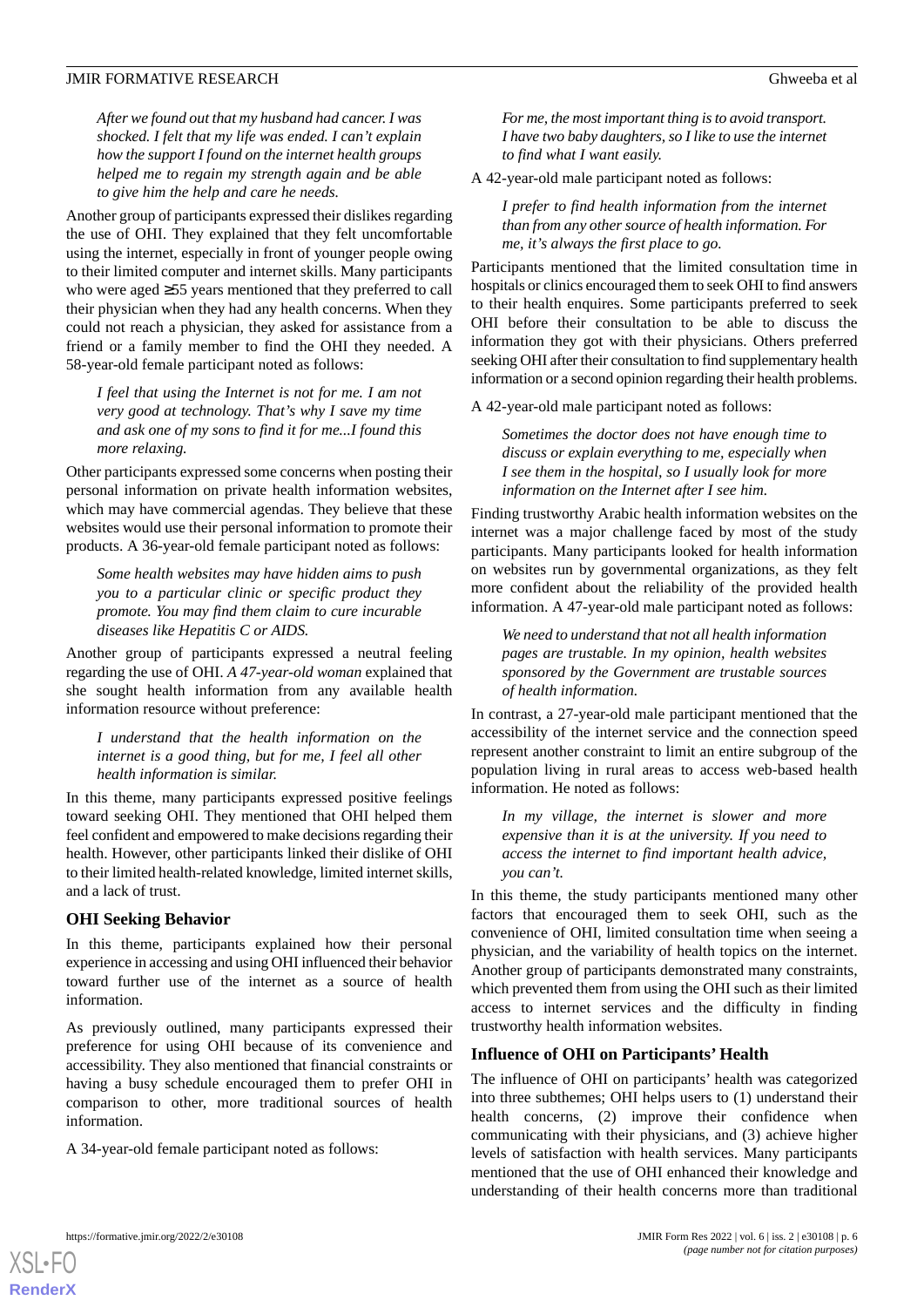health information sources, such as leaflets or information provided by physicians. A male participant mentioned that being able to understand his health problem better helped him enjoy a healthier life. Another 27-year-old male participant mentioned that he sought OHI to improve his understanding of his newly diagnosed health condition. He noted as follows:

*At least after I read it [refers to the online health information] I know how to ask the doctor about my next steps. If I do not understand my health problem, I will not be able to discuss it with my doctor.*

The participants agreed that OHI helped them become more confident when making a health decision, discussing their management options, or sharing their feelings with their physicians or family members. Another participant explained that he kept a list of questions regarding the health information he found on the internet to discuss it with his physician in his next visit. A 29-year-old female participant noted as follows:

*After searching the internet for health information, I can say that it has helped me to understand my health problem more and gave me the courage to make better decisions for my treatment.*

Most of the participants reported achieving satisfaction with the health information obtained from the internet, especially when they were encouraged by their physicians to seek OHI. They also preferred to use health information from health websites that are recommended by their physicians. A 35-year-old female participant noted as follows:

*When I asked my doctor about managing my condition (the participant is diabetic), he encourages me to search the internet. If I find health information, I print it and discuss it with him on my next visit.*

A 45-year-old male participant noted as follows:

*I feel lucky that my doctor always encourages me to search health information on the internet and I believe this helped me a lot to be more confident about my treatment plan.*

In this domain, participants explained how the use of OHI improved their confidence and understanding of their health problems, particularly when they discussed their health management with their physicians. It also has a positive influence on their relationship with their physicians.

#### **Physicians Interview Findings**

Physicians in this study expressed different views based on their experience in providing OHI to Egyptian OHI seekers. We presented physicians' quotes in [Table 3](#page-8-0) owing to the small

number of participating physicians in this study in comparison to the number of OHI seekers. Their personal experiences and opinions were essential to understand the impact of OHI on the physician-patient relationship. Themes emerging from physicians' interviews include the accessibility of OHI, good communication, and coordination of care between patients and their physicians, and the active engagement of patients with their management plan has a great impact on the effectiveness of the OHI and a better physician–patient relationship. Many physicians agreed that the benefits of using OHI outweighed its drawbacks when working with Egyptian internet users. They explained that some OHI users simply wanted to be informed about their condition, while others wanted to have full control over all medical decisions. However, this may result in incorrect health decisions or stress to the OHI seekers. A 48-year-old surgeon noted as follows:

*To be honest, I love patients'sense of curiosity about their health and how they want to know more, but not every weight loss is cancer. Their online searches can sometimes go very far resulting in unnecessary stress.*

Physicians described the impact of OHI on the physician-patient relationship as a variable. One explained that some physicians advise their patients to trust their expertise and not to use OHI, as they feel that patients are challenging their knowledge when they seek OHI. In contrast, others encourage their patients to seek OHI to become more aware of their health problems and more involved in their health management. Another participant explained that guiding patients toward reliable health information is a part of their responsibilities.

A 48-year-old male participant noted as follows:

*Delivery of validated health information through the internet should be our {physicians who provide health information through the internet} priority. We should provide our patients with a trustable source of health information.*

A 38-year-old pediatrician noted as follows:

*We know that the Internet is accessible, and patients will use it. So, we should probably reduce the harm and refer them to reliable and high-quality health information websites.*

In this section, we explain how the physician-patient relationship has changed because of patients' use of OHI. Therefore, physicians and patients should collaborate in finding reliable health information websites.

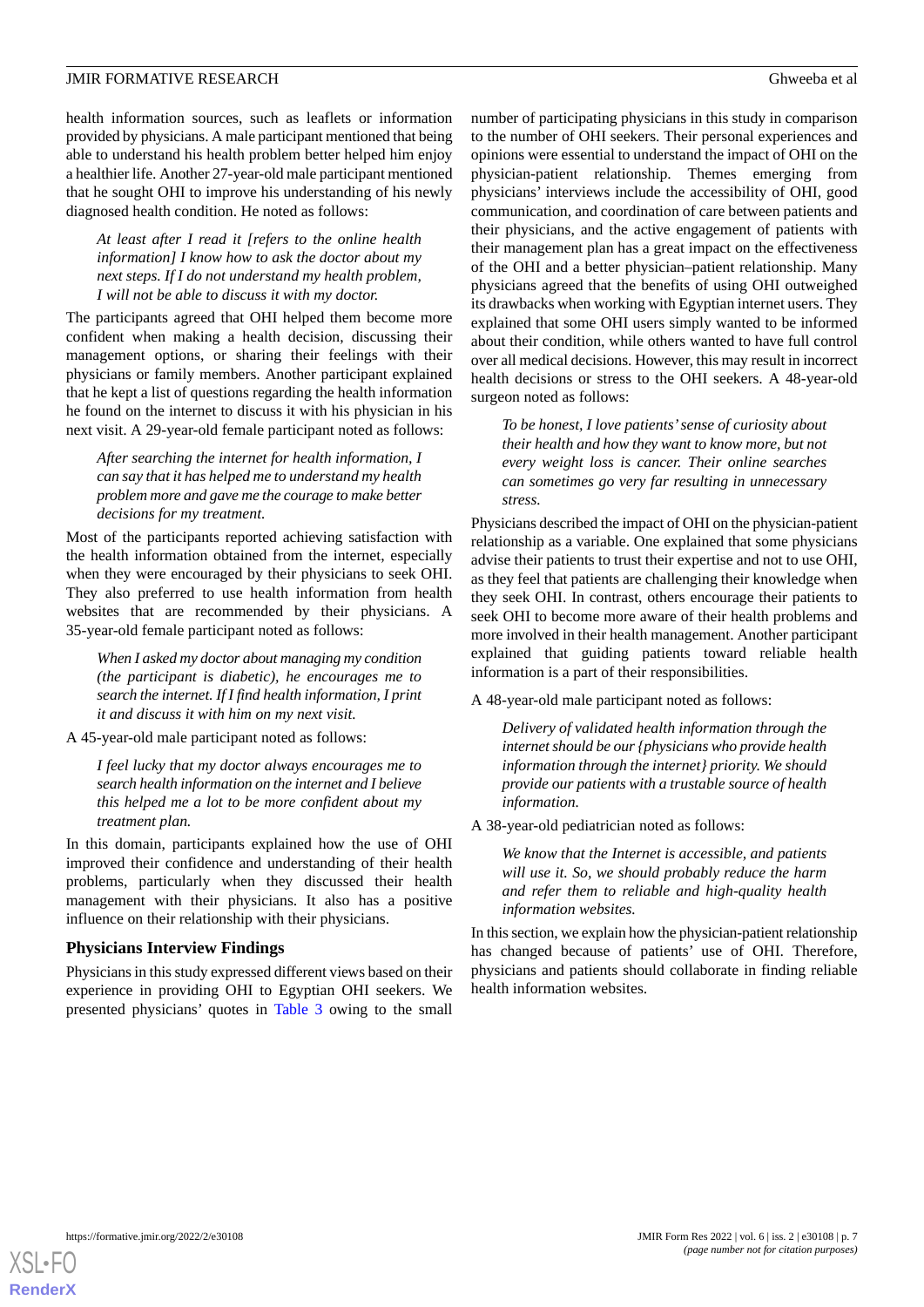<span id="page-8-0"></span>Table 3. Major themes for physicians' attitude toward the OHI<sup>a</sup>.

| "Waiting times in the hospital or clinics in general can be very long. So, when patients search the<br>internet for health advice, they can avoid unnecessary travel time and get the information they need."                                                                          |
|----------------------------------------------------------------------------------------------------------------------------------------------------------------------------------------------------------------------------------------------------------------------------------------|
|                                                                                                                                                                                                                                                                                        |
| "Instead of the doctor being the only manager of patient care, internet health has emerged in which<br>patients and their doctors are partners in managing their care.                                                                                                                 |
| "the Internet can actually empower patients and enrich the patient-doctor relationship."                                                                                                                                                                                               |
|                                                                                                                                                                                                                                                                                        |
| "I believe doctors should know the available sources of OHI and be aware of the updates."                                                                                                                                                                                              |
| "We should not assume that all patients know how to use the internet and access reliable health in-<br>formation sources."                                                                                                                                                             |
|                                                                                                                                                                                                                                                                                        |
| "Some physicians have concerns regarding the over informed patient."                                                                                                                                                                                                                   |
| "Some patients may give negative impression on their physicians when they discuss the obtained<br>OHI with them. They feel challenged by their patients."                                                                                                                              |
| "I believe the intention to provide online health information was to grant doctors better conditions,<br>to be faster with patients, but with over-informed patients, we spent more time with them to convince<br>them with the treatment options and answer their endless questions." |
|                                                                                                                                                                                                                                                                                        |
| "patients who read more about their health problem, I found them more engaged in their management<br>plan."                                                                                                                                                                            |
| "I think doctors has an important role which is encouraging patients to read more about their health<br>problem and to take part in their health care plan."                                                                                                                           |
|                                                                                                                                                                                                                                                                                        |

<sup>a</sup>OHI: online health information.

## *Discussion*

#### **Principal Findings**

In this study, we used a qualitative approach to provide an insight into the attitudes of Egyptian internet users and their OHI-seeking behaviors and the perspectives of physicians engaged with OHI. We used a graphic representation to show the key elements of our findings [\(Figure 1\)](#page-5-1). Overall, the participants expressed a preference for using the internet as a source of health information in comparison with other health information sources, which was consistent with previous studies with both English-and Arabic-speaking internet users [\[3](#page-9-2),[12\]](#page-10-4). Participants provided convenience, anonymity, and accessibility of OHI as reasons for using OHI. Convenience and accessibility were also mentioned as important to young people who search the internet for mental health resources [\[18](#page-10-10)]. Notably, we found that traditional sources of health information (eg, physicians and television) are still the primary sources for other health information seekers, especially older adults who prefer personal interaction rather than using the internet, which is consistent with previous studies [\[2](#page-9-1)].

In this study, participants explained that OHI helped them understand their health problems more clearly, especially when they had a newly diagnosed health condition. The findings also suggest that OHI provides users with social support that encourages them to further use of health information on the

 $X$ SL•F $O$ **[RenderX](http://www.renderx.com/)** internet. They explained that finding social support from persons with similar health problems facilitated their emotional adjustment and practical abilities to care for and access services for their health or other family members. In similar studies, health advice provided on the internet gave positive feedback on coping with emotional distress especially for OHI seekers with cancer and encouraged them to join the internet health communities [\[19](#page-10-11),[20\]](#page-10-12).

Finding social support from patients with similar health problems has been reported in this study to reduce anxiety, especially for patients who are immobile and homebound because of their debilitating illness [[21\]](#page-10-13). In contrast, Fergus et al [\[22](#page-10-14)] found that repeated searches for health information on the internet could exacerbate health anxiety for some users, especially in the absence of physicians' guidance. As reported in the physicians' interviews, the use of OHI may lead to confusion and cause unrealistic expectations from the obtained OHI, consequently increasing medical litigation against health care providers. Another study found that seeking OHI may increase the cost of health care by adopting inappropriate health advice, making the patients overconcerned about their health, and it could disturb the time efficiency of the physician consultation [\[23](#page-10-15),[24\]](#page-10-16).

In this study, participants mentioned that limited internet service and connection speed in their residence were key barriers to prevent them from seeking OHI. Similar to our findings, a study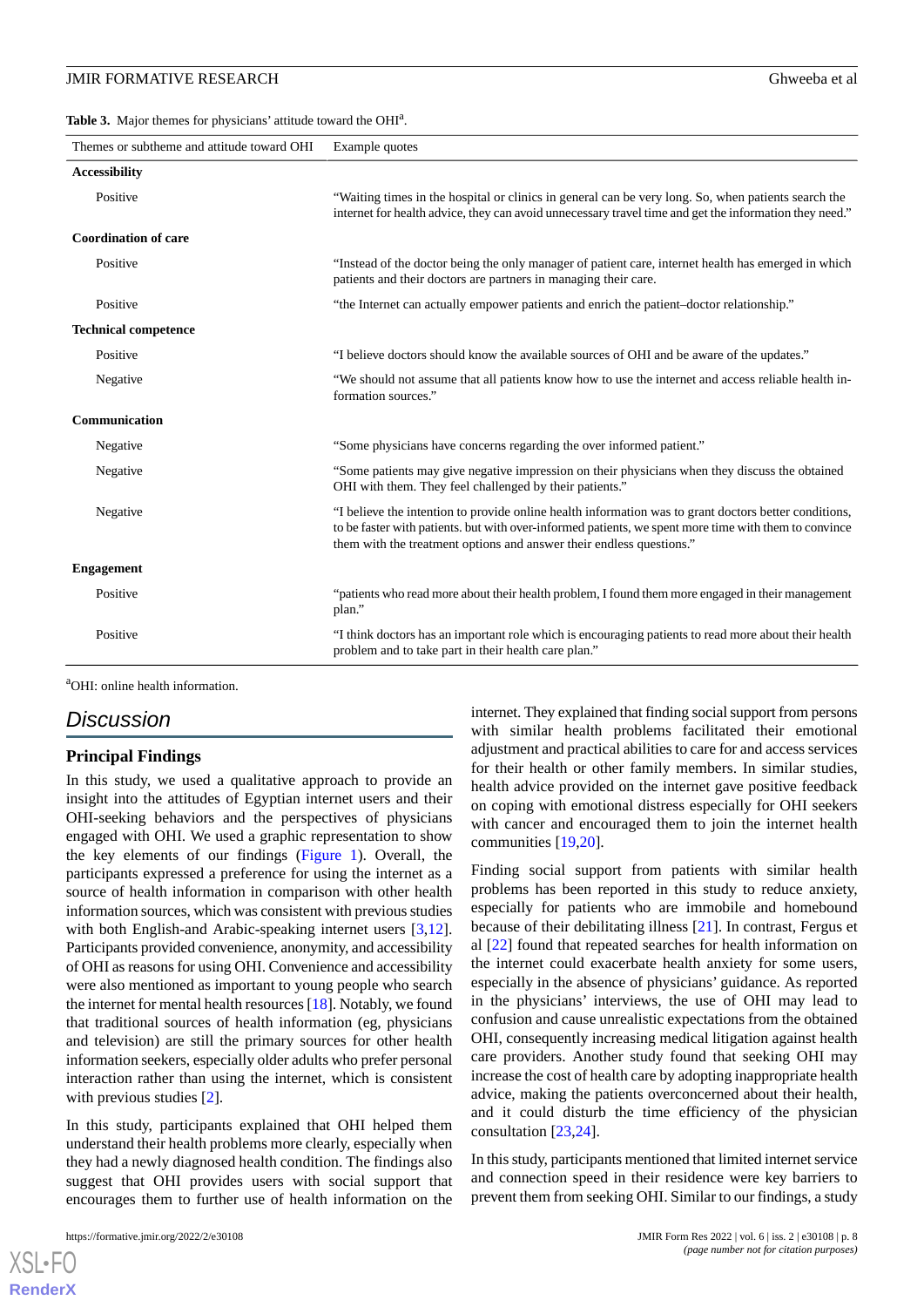by McCloud et al [\[25](#page-10-17)] found that poor internet connections and access restrictions are significant barriers to seek OHI by adults, especially in rural areas. In this study, participants mentioned difficulties in finding trustable Arabic health websites owing to a shortage of this type of information, as they believe that English language is the dominant internet-based language. They explained that there are few certified Arabic medical websites, except websites of international organizations that provide translated content into different languages. Another study explained that the availability of OHI in the native language may enhance the utility of the internet for health information [[26\]](#page-10-18). In addition, the quality of Arabic language health information websites was questioned by Alhajj et al [\[27](#page-10-19)], who concluded that the quality of web-based Arabic health information was poor regardless of being readable by internet users. The development of more credible Arabic websites offering more evidence-based and regularly updated information is recommended [\[28](#page-10-20)].

In this study, physicians expressed a general positive attitude toward the effects of OHI on users' health outcomes. They explained that sharing and discussing the obtained OHI with their patients will help internet users be more confident about their health decisions. Laugesen et al [[29\]](#page-10-21) explained that physicians have a greater impact on patient's health outcomes and compliance than internet health information. Concerns expressed by physicians in this study about the quality of health information on the internet and access to reliable websites followed similar studies [[12](#page-10-4),[30\]](#page-10-22). Broom et al [[24\]](#page-10-16) recommended that to promote the impact of OHI on health, physicians should consider it as a complementary tool, rather than reflecting a breakdown in their authority or status. Hence, Egyptian health care providers need to take actions to ensure the dissemination of correct and reliable health information on the internet that matches the needs of Egyptian OHI seekers.

#### **Limitations**

Participants of this study were Egyptian adults who had already used the internet as a source of health information. We did not explore the perspectives of Egyptians who did not use the internet for health information. In addition, the personal characteristics of the participants were that we did not medically verify their general health status as it was self-assessed. Although participant numbers are usually small for this type of qualitative research, a larger number of participants could have uncovered a wider range of perspectives on the topic of study. Therefore, further research with a larger, purposive sample of Egyptian internet users would be valuable. In addition, we could not medically verify participants' general health status as it was self-assessed, and we did not have access to their medical records.

#### **Conclusions**

Our study is the first qualitative study to evaluate the attitude of Egyptians toward using OHI and how it influences their health behavior and their relationship with their physicians. The study participants demonstrated numerous benefits and challenges of using Arabic health information websites. Participants explained how OHI improved their knowledge and confidence, particularly when making health decisions. In addition, the findings from this study point to a range of concerns regarding the quality of the provided OHI and the limited availability of reliable Arabic health information websites. We recommend that health care providers provide more guidance and support to Egyptian OHI seekers to find good-quality health information websites. The responsible authorities should also ensure the availability of reliable Arabic language health websites.

#### <span id="page-9-0"></span>**Conflicts of Interest**

None declared.

#### <span id="page-9-1"></span>**References**

- <span id="page-9-2"></span>1. Ghweeba M, Lindenmeyer A, Shishi S, Abbas M, Waheed A, Amer S. What predicts online health information-seeking behavior among egyptian adults? A cross-sectional study. J Med Internet Res 2017 Jun 22;19(6):e216 [\[FREE Full text\]](https://www.jmir.org/2017/6/e216/) [doi: [10.2196/jmir.6855\]](http://dx.doi.org/10.2196/jmir.6855) [Medline: [28642216\]](http://www.ncbi.nlm.nih.gov/entrez/query.fcgi?cmd=Retrieve&db=PubMed&list_uids=28642216&dopt=Abstract)
- <span id="page-9-4"></span><span id="page-9-3"></span>2. Hassan S, Masoud O. Online health information seeking and health literacy among non-medical college students: gender differences. J Public Health (Berl.) 2020 Mar 09;29(6):1267-1273. [doi: [10.1007/s10389-020-01243-w](http://dx.doi.org/10.1007/s10389-020-01243-w)]
- 3. Choudhury SM, Arora T, Alebbi S, Ahmed L, Aden A, Omar O, et al. How do Qataris source health information? PLoS One 2016;11(11):e0166250 [\[FREE Full text\]](https://dx.plos.org/10.1371/journal.pone.0166250) [doi: [10.1371/journal.pone.0166250\]](http://dx.doi.org/10.1371/journal.pone.0166250) [Medline: [27832112\]](http://www.ncbi.nlm.nih.gov/entrez/query.fcgi?cmd=Retrieve&db=PubMed&list_uids=27832112&dopt=Abstract)
- <span id="page-9-5"></span>4. AlQarni ZA, Yunus F, Househ MS. Health information sharing on Facebook: an exploratory study on diabetes mellitus. J Infect Public Health 2016;9(6):708-712 [[FREE Full text](https://linkinghub.elsevier.com/retrieve/pii/S1876-0341(16)30135-6)] [doi: [10.1016/j.jiph.2016.08.015](http://dx.doi.org/10.1016/j.jiph.2016.08.015)] [Medline: [27618634\]](http://www.ncbi.nlm.nih.gov/entrez/query.fcgi?cmd=Retrieve&db=PubMed&list_uids=27618634&dopt=Abstract)
- <span id="page-9-6"></span>5. Jamal A, Khan SA, AlHumud A, Al-Duhyyim A, Alrashed M, Bin Shabr F, et al. Association of online health information-seeking behavior and self-care activities among type 2 diabetic patients in Saudi Arabia. J Med Internet Res 2015 Aug 12;17(8):e196 [\[FREE Full text\]](https://www.jmir.org/2015/8/e196/) [doi: [10.2196/jmir.4312\]](http://dx.doi.org/10.2196/jmir.4312) [Medline: [26268425](http://www.ncbi.nlm.nih.gov/entrez/query.fcgi?cmd=Retrieve&db=PubMed&list_uids=26268425&dopt=Abstract)]
- 6. Fiksdal AS, Kumbamu A, Jadhav AS, Cocos C, Nelsen LA, Pathak J, et al. Evaluating the process of online health information searching: a qualitative approach to exploring consumer perspectives. J Med Internet Res 2014 Oct 07;16(10):e224 [\[FREE](https://www.jmir.org/2014/10/e224/) [Full text\]](https://www.jmir.org/2014/10/e224/) [doi: [10.2196/jmir.3341](http://dx.doi.org/10.2196/jmir.3341)] [Medline: [25348028\]](http://www.ncbi.nlm.nih.gov/entrez/query.fcgi?cmd=Retrieve&db=PubMed&list_uids=25348028&dopt=Abstract)
- 7. Asiri E, Khalifa M, Shabir S, Hossain MN, Iqbal U, Househ M. Sharing sensitive health information through social media in the Arab world. Int J Qual Health Care 2017 Feb 01;29(1):68-74. [doi: [10.1093/intqhc/mzw137](http://dx.doi.org/10.1093/intqhc/mzw137)] [Medline: [28003369\]](http://www.ncbi.nlm.nih.gov/entrez/query.fcgi?cmd=Retrieve&db=PubMed&list_uids=28003369&dopt=Abstract)

[XSL](http://www.w3.org/Style/XSL)•FO **[RenderX](http://www.renderx.com/)**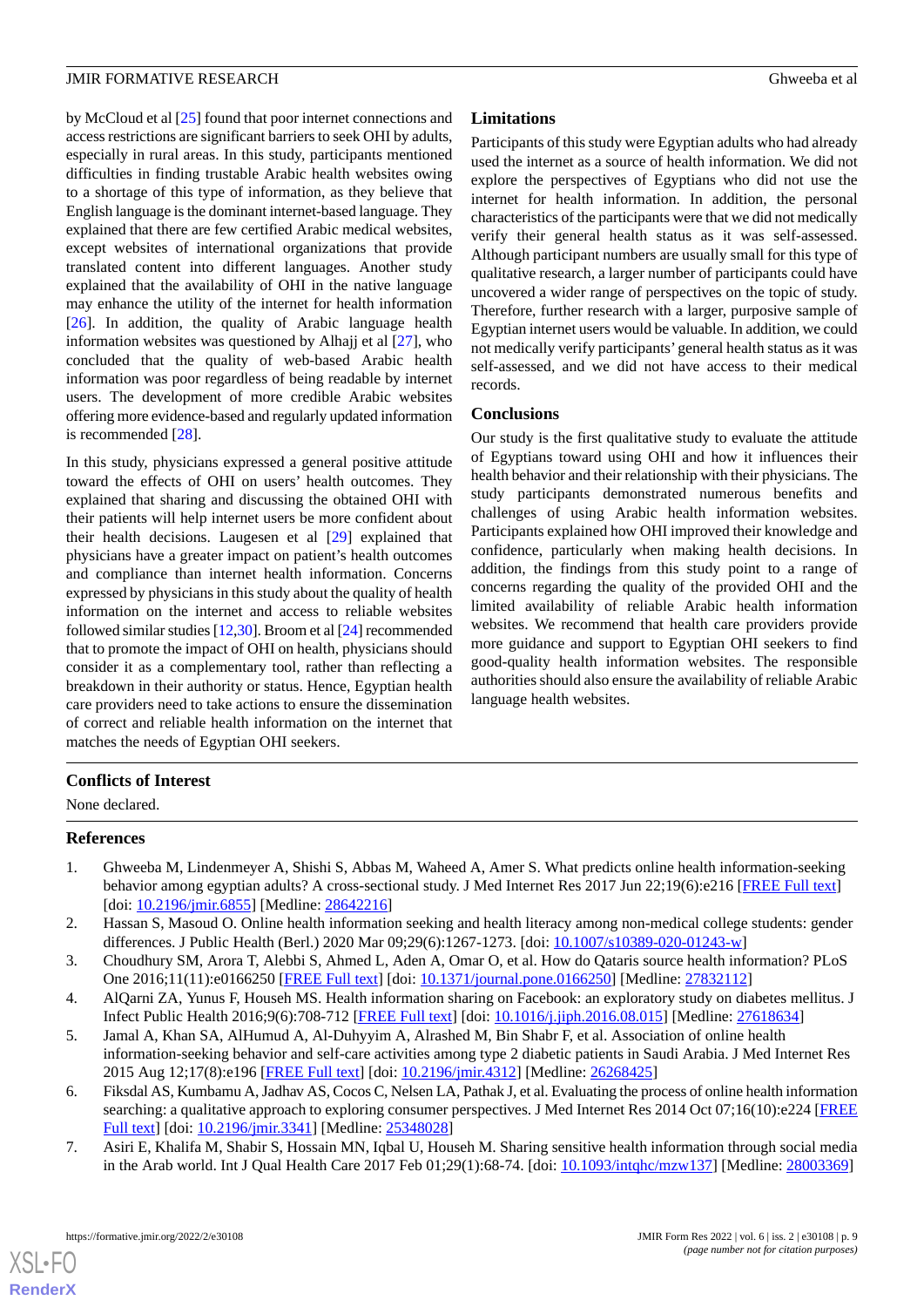- <span id="page-10-0"></span>8. Chu JT, Wang MP, Shen C, Viswanath K, Lam TH, Chan SS. How, when and why people seek health information online: qualitative study in Hong Kong. Interact J Med Res 2017 Dec 12;6(2):e24 [\[FREE Full text\]](https://www.i-jmr.org/2017/2/e24/) [doi: [10.2196/ijmr.7000\]](http://dx.doi.org/10.2196/ijmr.7000) [Medline: [29233802](http://www.ncbi.nlm.nih.gov/entrez/query.fcgi?cmd=Retrieve&db=PubMed&list_uids=29233802&dopt=Abstract)]
- <span id="page-10-1"></span>9. Maslen S, Lupton D. "You can explore it more online": a qualitative study on Australian women's use of online health and medical information. BMC Health Serv Res 2018 Dec 03;18(1):916 [\[FREE Full text\]](https://bmchealthservres.biomedcentral.com/articles/10.1186/s12913-018-3749-7) [doi: [10.1186/s12913-018-3749-7](http://dx.doi.org/10.1186/s12913-018-3749-7)] [Medline: [30509261](http://www.ncbi.nlm.nih.gov/entrez/query.fcgi?cmd=Retrieve&db=PubMed&list_uids=30509261&dopt=Abstract)]
- <span id="page-10-2"></span>10. Powell J, Inglis N, Ronnie J, Large S. The characteristics and motivations of online health information seekers: cross-sectional survey and qualitative interview study. J Med Internet Res 2011 Feb 23;13(1):e20 [\[FREE Full text\]](https://www.jmir.org/2011/1/e20/) [doi: [10.2196/jmir.1600](http://dx.doi.org/10.2196/jmir.1600)] [Medline: [21345783](http://www.ncbi.nlm.nih.gov/entrez/query.fcgi?cmd=Retrieve&db=PubMed&list_uids=21345783&dopt=Abstract)]
- <span id="page-10-4"></span><span id="page-10-3"></span>11. Nangsangna RD, da-Costa Vroom F. Factors influencing online health information seeking behaviour among patients in Kwahu West Municipal, Nkawkaw, Ghana. Online J Public Health Inform 2019;11(2):e13 [[FREE Full text](http://europepmc.org/abstract/MED/31632607)] [doi: [10.5210/ojphi.v11i2.10141](http://dx.doi.org/10.5210/ojphi.v11i2.10141)] [Medline: [31632607\]](http://www.ncbi.nlm.nih.gov/entrez/query.fcgi?cmd=Retrieve&db=PubMed&list_uids=31632607&dopt=Abstract)
- <span id="page-10-5"></span>12. Al-Ak'hali MS, Fageeh HN, Halboub E, Alhajj MN, Ariffin Z. Quality and readability of web-based Arabic health information on periodontal disease. BMC Med Inform Decis Mak 2021 Feb 04;21(1):41 [[FREE Full text](https://bmcmedinformdecismak.biomedcentral.com/articles/10.1186/s12911-021-01413-0)] [doi: [10.1186/s12911-021-01413-0\]](http://dx.doi.org/10.1186/s12911-021-01413-0) [Medline: [33541345\]](http://www.ncbi.nlm.nih.gov/entrez/query.fcgi?cmd=Retrieve&db=PubMed&list_uids=33541345&dopt=Abstract)
- <span id="page-10-6"></span>13. Rosenbaum JE, Johnson BK, Deane AE. Health literacy and digital media use: assessing the health literacy skills instrument - short form and its correlates among African American college students. Digit Health 2018;4:2055207618770765 [\[FREE](https://journals.sagepub.com/doi/10.1177/2055207618770765?url_ver=Z39.88-2003&rfr_id=ori:rid:crossref.org&rfr_dat=cr_pub%3dpubmed) [Full text\]](https://journals.sagepub.com/doi/10.1177/2055207618770765?url_ver=Z39.88-2003&rfr_id=ori:rid:crossref.org&rfr_dat=cr_pub%3dpubmed) [doi: [10.1177/2055207618770765](http://dx.doi.org/10.1177/2055207618770765)] [Medline: [29942630](http://www.ncbi.nlm.nih.gov/entrez/query.fcgi?cmd=Retrieve&db=PubMed&list_uids=29942630&dopt=Abstract)]
- <span id="page-10-7"></span>14. Silver MP. Patient perspectives on online health information and communication with doctors: a qualitative study of patients 50 years old and over. J Med Internet Res 2015 Jan 13;17(1):e19 [[FREE Full text](https://www.jmir.org/2015/1/e19/)] [doi: [10.2196/jmir.3588](http://dx.doi.org/10.2196/jmir.3588)] [Medline: [25586865](http://www.ncbi.nlm.nih.gov/entrez/query.fcgi?cmd=Retrieve&db=PubMed&list_uids=25586865&dopt=Abstract)]
- <span id="page-10-8"></span>15. Sun Y, Zhang Y, Gwizdka J, Trace CB. Consumer evaluation of the quality of online health information: systematic literature review of relevant criteria and indicators. J Med Internet Res 2019 May 02;21(5):e12522 [\[FREE Full text\]](https://www.jmir.org/2019/5/e12522/) [doi: [10.2196/12522\]](http://dx.doi.org/10.2196/12522) [Medline: [31045507\]](http://www.ncbi.nlm.nih.gov/entrez/query.fcgi?cmd=Retrieve&db=PubMed&list_uids=31045507&dopt=Abstract)
- <span id="page-10-10"></span><span id="page-10-9"></span>16. Braun V, Clarke V. Using thematic analysis in psychology. Qual Res Psychol 2006 Jan;3(2):77-101. [doi: [10.1191/1478088706qp063oa](http://dx.doi.org/10.1191/1478088706qp063oa)]
- 17. Verdinelli S, Scagnoli NI. Data display in qualitative research. Int J Qual Methods 2013 Feb 01;12(1):359-381. [doi: [10.1177/160940691301200117\]](http://dx.doi.org/10.1177/160940691301200117)
- <span id="page-10-12"></span><span id="page-10-11"></span>18. Kayrouz R, Dear BF, Karin E, Fogliati VJ, Gandy M, Keyrouz L, et al. Acceptability of mental health services for anxiety and depression in an Arab sample. Community Ment Health J 2018 Aug; 54(6): 875-883. [doi: [10.1007/s10597-018-0235-y](http://dx.doi.org/10.1007/s10597-018-0235-y)] [Medline: [29368132](http://www.ncbi.nlm.nih.gov/entrez/query.fcgi?cmd=Retrieve&db=PubMed&list_uids=29368132&dopt=Abstract)]
- <span id="page-10-13"></span>19. Solberg LB. The benefits of online health communities. Virtual Mentor 2014 Apr 01;16(4):270-274 [\[FREE Full text](https://journalofethics.ama-assn.org/article/benefits-online-health-communities/2014-04)] [doi: [10.1001/virtualmentor.2014.16.04.stas1-1404](http://dx.doi.org/10.1001/virtualmentor.2014.16.04.stas1-1404)] [Medline: [24735575\]](http://www.ncbi.nlm.nih.gov/entrez/query.fcgi?cmd=Retrieve&db=PubMed&list_uids=24735575&dopt=Abstract)
- <span id="page-10-14"></span>20. Kemp E, Koczwara B, Butow P, Turner J, Girgis A, Schofield P, et al. Online information and support needs of women with advanced breast cancer: a qualitative analysis. Support Care Cancer 2018 Oct;26(10):3489-3496. [doi: [10.1007/s00520-018-4206-1\]](http://dx.doi.org/10.1007/s00520-018-4206-1) [Medline: [29693203](http://www.ncbi.nlm.nih.gov/entrez/query.fcgi?cmd=Retrieve&db=PubMed&list_uids=29693203&dopt=Abstract)]
- <span id="page-10-15"></span>21. Singh K, Fox JR, Brown RJ. Health anxiety and internet use: a thematic analysis. Cyberpsychology 2016 Jul 01;10(2). [doi: [10.5817/cp2016-2-4](http://dx.doi.org/10.5817/cp2016-2-4)]
- <span id="page-10-16"></span>22. Fergus TA, Dolan SL. Problematic internet use and internet searches for medical information: the role of health anxiety. Cyberpsychol Behav Soc Netw 2014 Dec;17(12):761-765. [doi: [10.1089/cyber.2014.0169](http://dx.doi.org/10.1089/cyber.2014.0169)] [Medline: [25412398](http://www.ncbi.nlm.nih.gov/entrez/query.fcgi?cmd=Retrieve&db=PubMed&list_uids=25412398&dopt=Abstract)]
- <span id="page-10-17"></span>23. Kim J, Kim S. Physicians' perception of the effects of internet health information on the doctor-patient relationship. Inform Health Soc Care 2009 Sep;34(3):136-148. [doi: [10.1080/17538150903102422](http://dx.doi.org/10.1080/17538150903102422)] [Medline: [19670004](http://www.ncbi.nlm.nih.gov/entrez/query.fcgi?cmd=Retrieve&db=PubMed&list_uids=19670004&dopt=Abstract)]
- <span id="page-10-18"></span>24. Broom A. Medical specialists' accounts of the impact of the internet on the doctor/patient relationship. Health (London) 2005 Jul;9(3):319-338. [doi: [10.1177/1363459305052903\]](http://dx.doi.org/10.1177/1363459305052903) [Medline: [15937035\]](http://www.ncbi.nlm.nih.gov/entrez/query.fcgi?cmd=Retrieve&db=PubMed&list_uids=15937035&dopt=Abstract)
- <span id="page-10-19"></span>25. McCloud RF, Okechukwu CA, Sorensen G, Viswanath K. Beyond access: barriers to internet health information seeking among the urban poor. J Am Med Inform Assoc 2016 Nov;23(6):1053-1059 [\[FREE Full text](http://europepmc.org/abstract/MED/27206459)] [doi: [10.1093/jamia/ocv204](http://dx.doi.org/10.1093/jamia/ocv204)] [Medline: [27206459](http://www.ncbi.nlm.nih.gov/entrez/query.fcgi?cmd=Retrieve&db=PubMed&list_uids=27206459&dopt=Abstract)]
- <span id="page-10-20"></span>26. Kyriacou A, Sherratt C. Online health information-seeking behavior by endocrinology patients. Hormones (Athens) 2019 Dec;18(4):495-505 [\[FREE Full text](http://europepmc.org/abstract/MED/31749117)] [doi: [10.1007/s42000-019-00159-9\]](http://dx.doi.org/10.1007/s42000-019-00159-9) [Medline: [31749117\]](http://www.ncbi.nlm.nih.gov/entrez/query.fcgi?cmd=Retrieve&db=PubMed&list_uids=31749117&dopt=Abstract)
- <span id="page-10-21"></span>27. Alhajj M, Mashyakhy M, Ariffin Z, Ab-Ghani Z, Johari Y, Salim N. Quality and readability of web-based arabic health information on denture hygiene: an infodemiology study. J Contemp Dent Pract 2020;21(9). [doi: [10.5005/jp-journals-10024-2918\]](http://dx.doi.org/10.5005/jp-journals-10024-2918)
- <span id="page-10-22"></span>28. Alkhateeb JM, Alhadidi MS. Information about epilepsy on the internet: an exploratory study of Arabic websites. Epilepsy Behav 2018 Jan;78:288-290. [doi: [10.1016/j.yebeh.2017.07.012](http://dx.doi.org/10.1016/j.yebeh.2017.07.012)] [Medline: [29153965](http://www.ncbi.nlm.nih.gov/entrez/query.fcgi?cmd=Retrieve&db=PubMed&list_uids=29153965&dopt=Abstract)]
- 29. Laugesen J, Hassanein K, Yuan Y. The impact of internet health information on patient compliance: a research model and an empirical study. J Med Internet Res 2015 Jun 11;17(6):e143 [\[FREE Full text\]](https://www.jmir.org/2015/6/e143/) [doi: [10.2196/jmir.4333\]](http://dx.doi.org/10.2196/jmir.4333) [Medline: [26068214](http://www.ncbi.nlm.nih.gov/entrez/query.fcgi?cmd=Retrieve&db=PubMed&list_uids=26068214&dopt=Abstract)]
- 30. Tan SS, Goonawardene N. Internet health information seeking and the patient-physician relationship: a systematic review. J Med Internet Res 2017 Jan 19;19(1):e9 [[FREE Full text](https://www.jmir.org/2017/1/e9/)] [doi: [10.2196/jmir.5729](http://dx.doi.org/10.2196/jmir.5729)] [Medline: [28104579\]](http://www.ncbi.nlm.nih.gov/entrez/query.fcgi?cmd=Retrieve&db=PubMed&list_uids=28104579&dopt=Abstract)

[XSL](http://www.w3.org/Style/XSL)•FO **[RenderX](http://www.renderx.com/)**